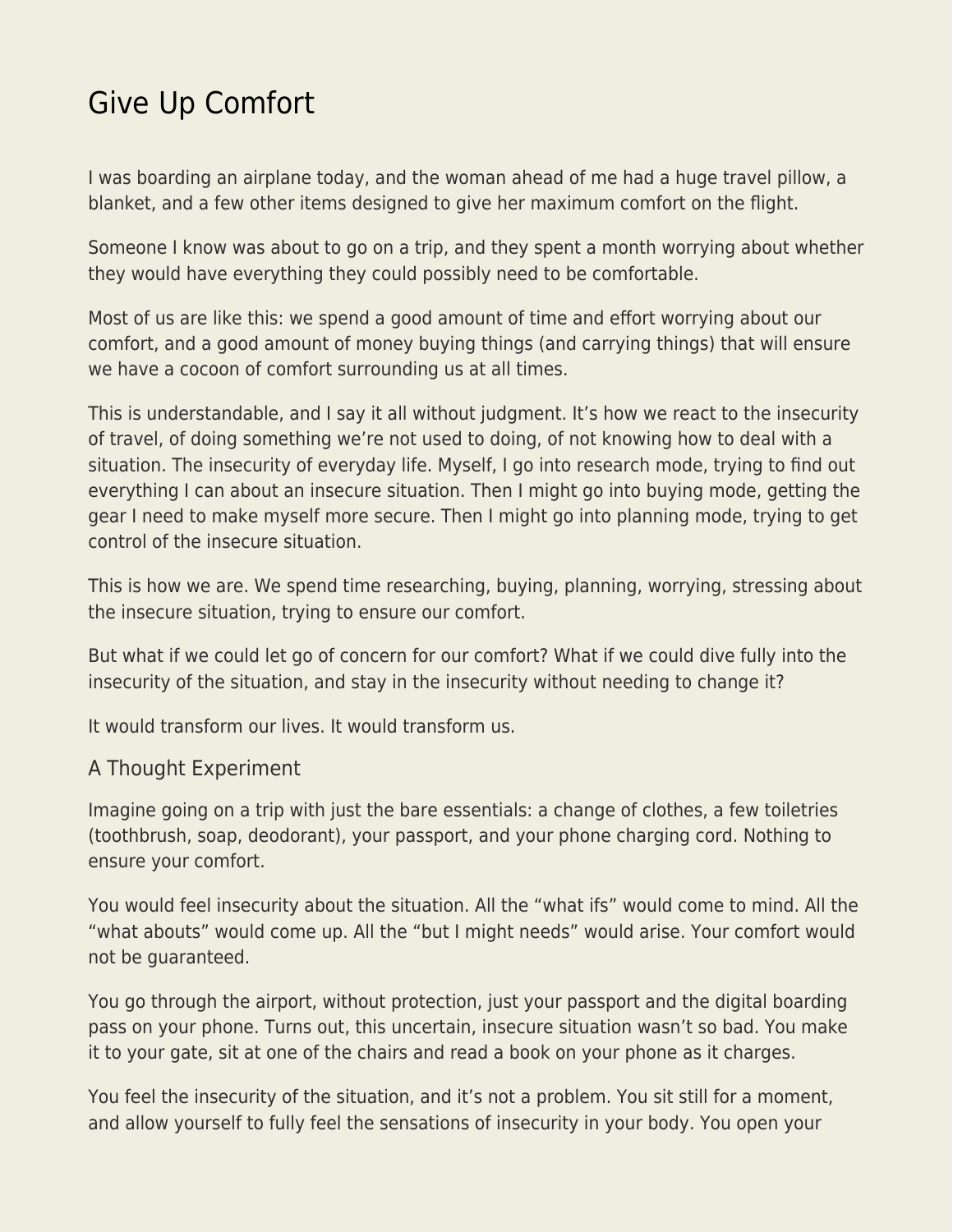heart to the feelings of uncertainty, the stress. You relax into it, and it becomes peaceful shakiness. You drop your ego and are present with the pure experience of the moment. It's beautiful.

You get on the plane, and don't have a pillow or anything. It's actually completely fine, as you sit at your seat and read on your book some more. You feel like you should research the place where you're going, plan things out, know exactly what you're going to do and everything you need to know. You resist acting on those urges that stem from insecurity, and instead allow yourself to feel the fear, stress, and insecurity. You practice with it, feeling it fully in your heart, becoming friends with it, not shying away from it. You're fine, and everything is OK.

You get to your destination and figure out the train system, getting to your budget hotel just fine. You drop off your little bag and walk around, without a plan. You feel the insecurity of being in this place without all your comforts, and by now, you're good at practicing with this insecurity, and you've begun to welcome it. It becomes a feeling of freedom and excitement, of openness and curiosity.

You have none of your comforts from home, and yet it turns out you didn't need them. None of the discomfort is that bad — you've suffered much worse before. You don't have your nightly wine, nor your morning coffee (two of your favorite comforts), and guess what? Nothing falls apart. Or more accurately, things fall apart and you relax into it all, realizing that you can be fully open hearted when things are falling apart. And it is beautiful.

This trip, with its delicious discomforts, teaches you that all your efforts and stresses spent trying to build up your comfort and rid yourself of insecure situations are completely wasted.

## Everyday Insecurity

Back home, this same idea applies to our everyday lives — imagine going through the day without all the security and comforts we're used to.

You have only the clothes on your back, a notebook, a book. Some toiletries. A handful of real foods, barely prepared. Some water. Imagine this being all you had for the day.

You could go for a walk, perhaps barefoot if you felt like it. You don't need a gym, just do some pushups, You graze when you're hungry, swig some water when you're thirsty, but don't stress about having all your comfort foods and drinks. You read, you meditate, you lounge around in the sun, you do more pushups, you go for another walk, you write in your notebook.

When insecurity comes up, you practice as you did on your trip. You don't need to look